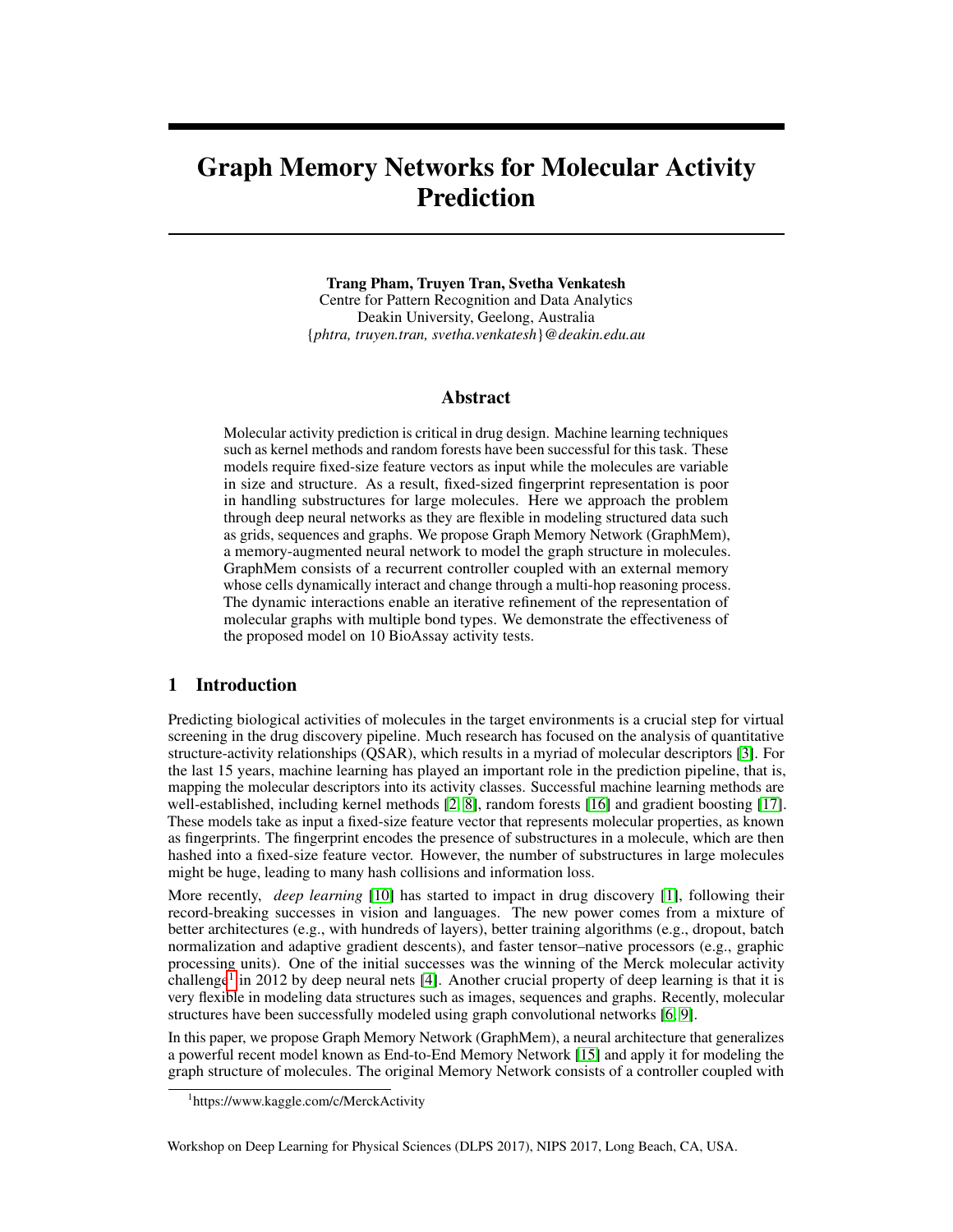an unstructured and static external memory, organized as an unordered set of cells. The controller reads from the memory in an attentive scheme through multiple reasoning steps before predicting an output. GraphMem, on the other hand, is equipped with *a structured dynamic memory organized as a graph of cells*. The memory cells interact during the reasoning process, and the memory content is refined along the way. The GraphMem is then applied for modeling molecules and predicting its bioactivities as follows. First, raw atom descriptors (or atom embedding) are loaded into memory cells, one atom per cell, and chemical bonds dictate cell connections. A memory cell can recurrently evolve by receiving signals from the controller and the neighbor cells. We validate GraphMem on 10 BioAssay activity tests from the PubChem database<sup>[2](#page-1-0)</sup>.

#### 2 Graph Memory Networks

In this section, we briefly present Graph Memory Networks (GraphMem) and show how it can be applied for modeling molecules and predicting bioactivities. An illustration is given in Fig. [1.](#page-1-1)

GraphMem consists of a controller and an external memory, both of which are recurrent neural networks (RNNs) interacting with each other. Different from the standard RNNs, the memory is a matrix RNN [\[5\]](#page-4-10), where the hidden states are matrices with a graph imposed on columns. The controller first takes the query as the input and repeatedly reads from the memory using an attention mechanism, processes and sends the signals back to the memory cells. Each memory cell is updated by the signals from the controller and its neighbor memory cells in the previous



<span id="page-1-1"></span>Figure 1: Graph Memory Network that reads a molecule and a query, and generates the queryspecific output.

step. Through multiple steps of reasoning, the memory cells are evolved from the original input to a refined stage, preparing the controller for generating the output.

The query setting is flexible as it has been demonstrated in question-answering tasks [\[15\]](#page-4-9). The query can be any question about different types of activities or properties of a molecule. The question can be embedded by a one-hot vector or an embedding matrix. In the present work, since the task is limited to molecular activity prediction, the query is fixed to a constant vector.

**Memory Representation** Let  $M$  be the number of atoms in the molecule. Each atom  $i$  has a feature vector (either pre-computed, or through embedding)  $x^i \in \mathbb{R}^{K_x}$ . The memory consists of *M* memory cells, each cell  $m_t^i \in \mathbb{R}^{K_m}$  stores the information of the atom *i*. The memory cells are initialized by a transformation of the feature vectors:  $m_1^i = g(x^i)$ . The memory cells connects to each other based on the graph structure of the molecules. If two atoms bond in the molecule, their corresponding memory cells have a connection. This enables the memory cells to embed the substructures of the molecule by updating its content by the information from its neighbors.

Attentive Reading To read from the memory, a content-based addressing scheme, also known as soft attention, is employed. Let  $h_t$  be the state of the controller at time *t*. At each time step  $t$  $(t = 1, ..., T)$ , the controller reads a summation vector  $m_t$  from the memory, which is a sum of all memory cells, weighted by the probability  $p_t^i$ , for  $i = 1, ...M$ :

$$
\begin{array}{rcl}\n\mathbf{a}_t^i & = & \tanh\left(W_a \mathbf{m}_{t-1}^i + U_a \mathbf{h}_{t-1}\right) \\
p_t^i & = & \text{softmax}\left(\mathbf{v}^\top \mathbf{a}_t^i\right) \\
\mathbf{m}_t & = & \sum_i p_t^i \mathbf{m}_{t-1}^i\n\end{array}
$$

where  $a_t^i$  integrates information stored in the memory cell  $m_{t-1}^i$  and the controller state  $h_{t-1}$ , and  $v$ is a parameter vector used to measure the contribution of memory cells to the summation vector. All

<span id="page-1-0"></span><sup>2</sup> https://pubchem.ncbi.nlm.nih.gov/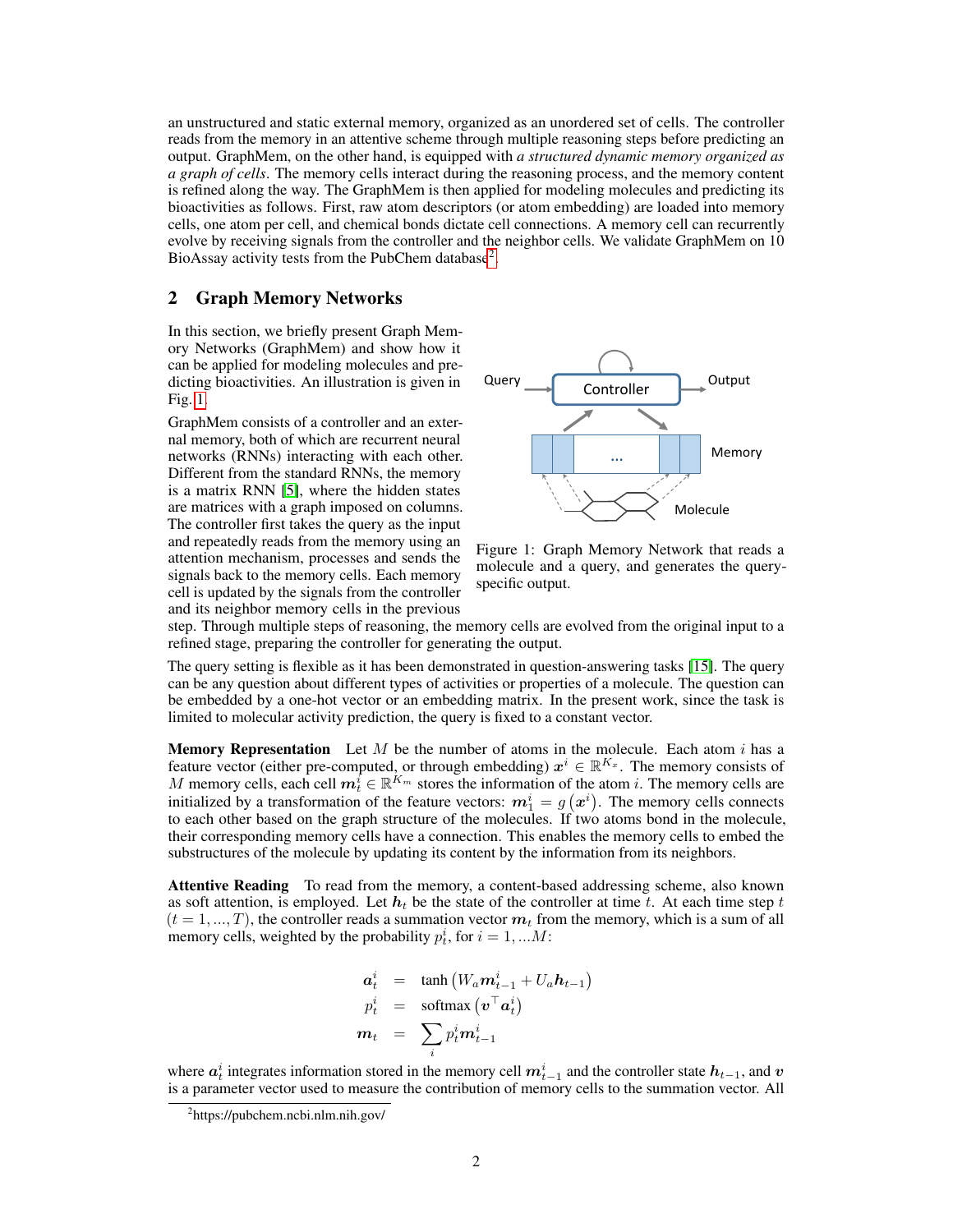biases are omitted. With this attention mechanism, the controller can selectively choose important atoms toward the predictive output, rather than consider them equally.

Memory updating During the multi-hop reasoning process to answer the query, the controller reads the summation vector  $m_t$  from the memory and updates its state as follows:

<span id="page-2-0"></span>
$$
\boldsymbol{h}_t = g\left(W_h \boldsymbol{h}_{t-1} + U_h \boldsymbol{m}_t\right) \tag{1}
$$

Each memory cell is updated by the signals from the controller and from the neighbor memory cells in the previous step

<span id="page-2-1"></span>
$$
\boldsymbol{m}_t^i = g \left( W_m \boldsymbol{m}_{t-1}^i + U_m \boldsymbol{h}_t + \sum_r V_r \boldsymbol{c}_{tr}^i \right) \tag{2}
$$

$$
\boldsymbol{c}_{tr}^{i} = \frac{1}{|\mathcal{N}_r(i)|} \sum_{j \in \mathcal{N}_r(i)} \boldsymbol{m}_t^{j}
$$
(3)

where  $\mathcal{N}_r(i)$  is the neighbor atoms of atom *i* with the bond type *r* and  $c_{tr}^i$  denotes the neighboring context of bond type *r*. This update allows each memory cell to embed the neighbor information in its representation, thus, capture the graph structure information.

The controller predicts an output after the process of reasoning and updating. The output can be of any type corresponding to the query. In our experiments with molecular activity prediction, the output is either "active" or "inactive".

**Recurrent skip-connections** Both the controller and the memory updates are implemented using skip-connections [\[11,](#page-4-11) [14\]](#page-4-12)

$$
\boldsymbol{z}_t = \boldsymbol{\alpha} * \tilde{\boldsymbol{z}}_t + (1 - \boldsymbol{\alpha}) * \boldsymbol{z}_{t-1}
$$

where  $\alpha$  is a sigmoid gate moderating the amount of information flowing from the previous step,  $z_{t-1}$  is the state from the previous step and  $\tilde{z}_t$  is a proposal of the new state which is typically implemented as a nonlinear function of  $z_{t-1}$ .

The controller  $h_t$  and the memory cell  $m_t^i$  are updated in a fashion similar to that of  $z_t$  while  $\tilde{h}_t$ and  $\tilde{m}^i_t$  are computed as in Eq. [\(1](#page-2-0) and [2\)](#page-2-1). This makes the memory cell update similar to the one in Differential Neural Computer [\[7\]](#page-4-13), where the memory cells are partially erased and updated with new information.

## 3 Experiments and Results

Datasets We conducted experiments on 10 BioAssay activity tests collected from the PubChem website <sup>[3](#page-2-2)</sup>. Each BioAssay test contains records of activities for chemical compounds. We chose the 2 most common activities for classification: "active" and "inactive". The numbers of molecules in the 10 tests range from 38K to 160K and the numbers of active molecules are from 3K to 60K. Each molecule is represented as a graph, where nodes are atoms and edges are bonds between them.

Baselines The first set of baselines are three common classifiers: SVM, Random Forest (RF) and Gradient Boosting Machine (GMB) on Circular Fingerprint features [\[12\]](#page-4-14). Another baseline is Neural Fingerprint (NeuralFP) [\[6\]](#page-4-7).

Feature extraction For baselines, we use the RDKit toolkit to extraction circular fingerprints<sup>[4](#page-2-3)</sup>. The dimension of the fingerprint features is set by 1024. For our model, RDKit is used to extract the structure of molecules and the atom features. An atom feature vector is the concatenation of the one-hot vector of the atom and other features such as atom degree and number of Hydrogen atoms attached. We also make use of bond features such as bond type and a binary value indicating if it is a bond in a ring.

<span id="page-2-2"></span><sup>3</sup> https://pubchem.ncbi.nlm.nih.gov/

<span id="page-2-3"></span><sup>4</sup> http://www.rdkit.org/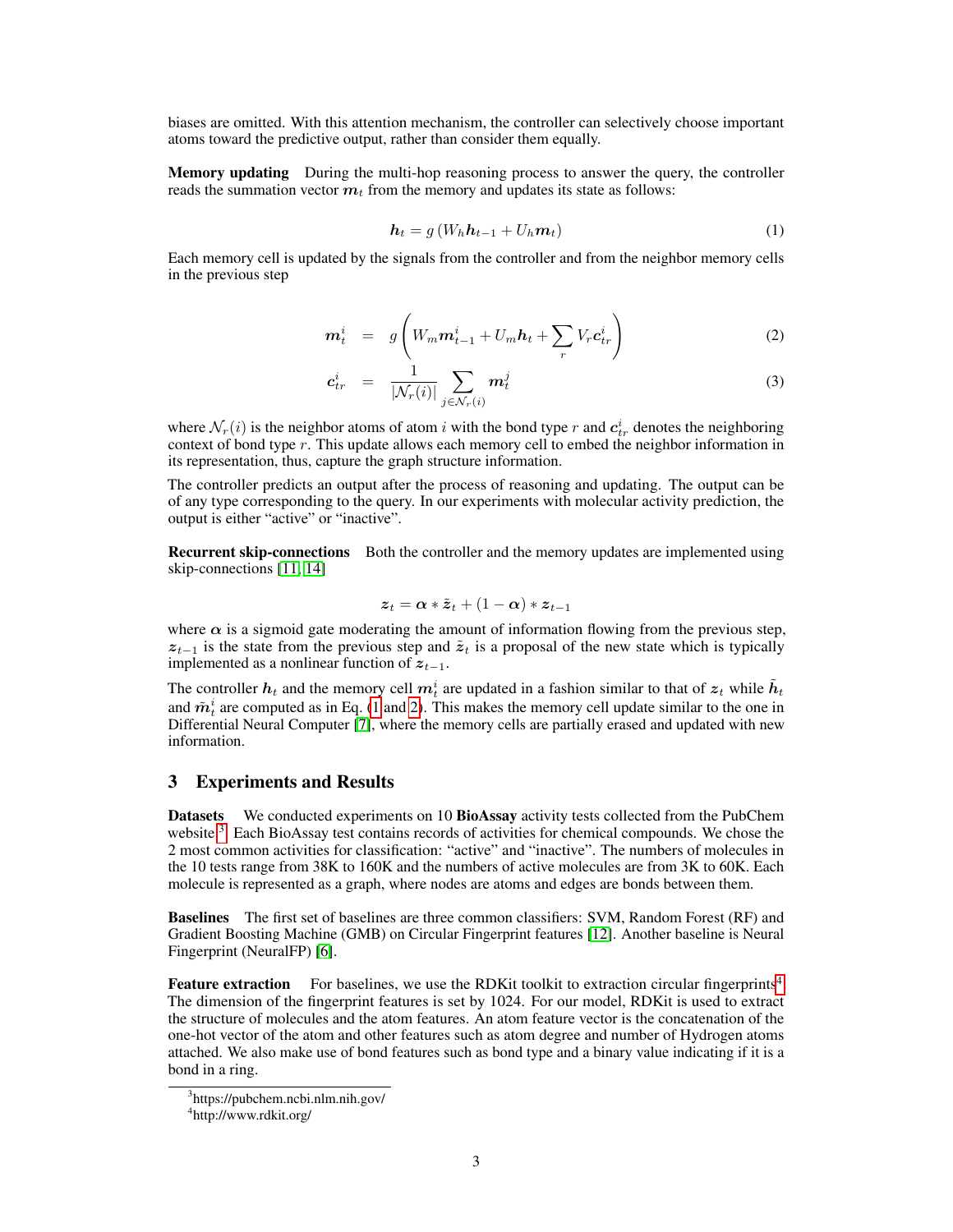Experiment settings The training minimizes the cross-entropy loss in an end-to-end fashion. We use ReLU units for all steps and Dropout [\[13\]](#page-4-15) is applied at the first and the last steps of the controller and the memory cells. We set the number of hops by  $T = 10$  and other hyper-parameters are tuned on the validation dataset.

Results Table [1](#page-3-0) reports results, measured in AUC, on the BioAssay datasets. The proposed GraphMem is competitive against best feature engineering techniques (circular fingerprint and high-performing classifiers). The datasets are listed by the ascending order of dataset sizes.

| Dataset  | FP+SVM | $FP+RF$ | $FP+GBM$ | NeuralFP | GraphMem |
|----------|--------|---------|----------|----------|----------|
| Lung     | 85.1   | 85.2    | 81.5     | 85.5     | 85.3     |
| Leukemia | 82.1   | 82.1    | 82.3     | 84.5     | 84.2     |
| Yeast    | 77.3   | 76.5    | 77.0     | 79.5     | 81.7     |
| A504333  | 90.3   | 90.5    | 90.6     | 90.8     | 90.3     |
| A504339  | 87.4   | 87.9    | 87.5     | 87.9     | 87.6     |
| A1814    | 90.0   | 89.8    | 89.6     | 89.4     | 90.1     |
| A504332  | 85.0   | 85.3    | 85.5     | 84.3     | 85.9     |
| A2314    | 88.4   | 87.9    | 88.2     | 86.6     | 89.2     |
| A686979  | 88.5   | 87.0    | 87.9     | 86.4     | 89.3     |
| A686978  | 90.1   | 87.8    | 89.5     | 89.3     | 90.4     |
| Average  | 86.4   | 86.0    | 86.0     | 86.4     | 87.4     |

<span id="page-3-0"></span>Table 1: Area under the ROC curve (AUC) (%) for BioAssay datasets. FP = Fingerprint; RF = Random Forests; GBM = Gradient Boosting Machine

Fig. [2](#page-3-1) reports the F1-score on the 10 datasets. On average, GraphMem beats all the baselines.



<span id="page-3-1"></span>Figure 2: F1-score (%) for NCI datasets. FP = Fingerprint; RF = Random Forests; GBM = Gradient Boosting Machine. Best view in color.

### 4 Discussion

We have proposed Graph Memory Network (GraphMem), a neural network augmented with a dynamic and graph-structured memory and applied it for modeling molecules. Experiments on 10 BioAssay activity tests demonstrated that GraphMem is effective in answering queries about bioactivities of large molecules given only the molecular graphs.

There is room for further investigations. First, BioAssay activity ground truths used in training for each target (e.g., a disease) are expensive to establish. We can leverage the strength of statistics from the existing large datasets to improve over the smaller datasets. For example, each BioAssay test can be considered as a task and the model can jointly learn all tasks. The task ID and other information of the molecule can be embedded in the query. Second, the memory structure in GraphMem, once constructed from data graphs, is then fixed even though the content of the memory changes during the reasoning process. A future work would be deriving dynamic memory graphs that evolve with time.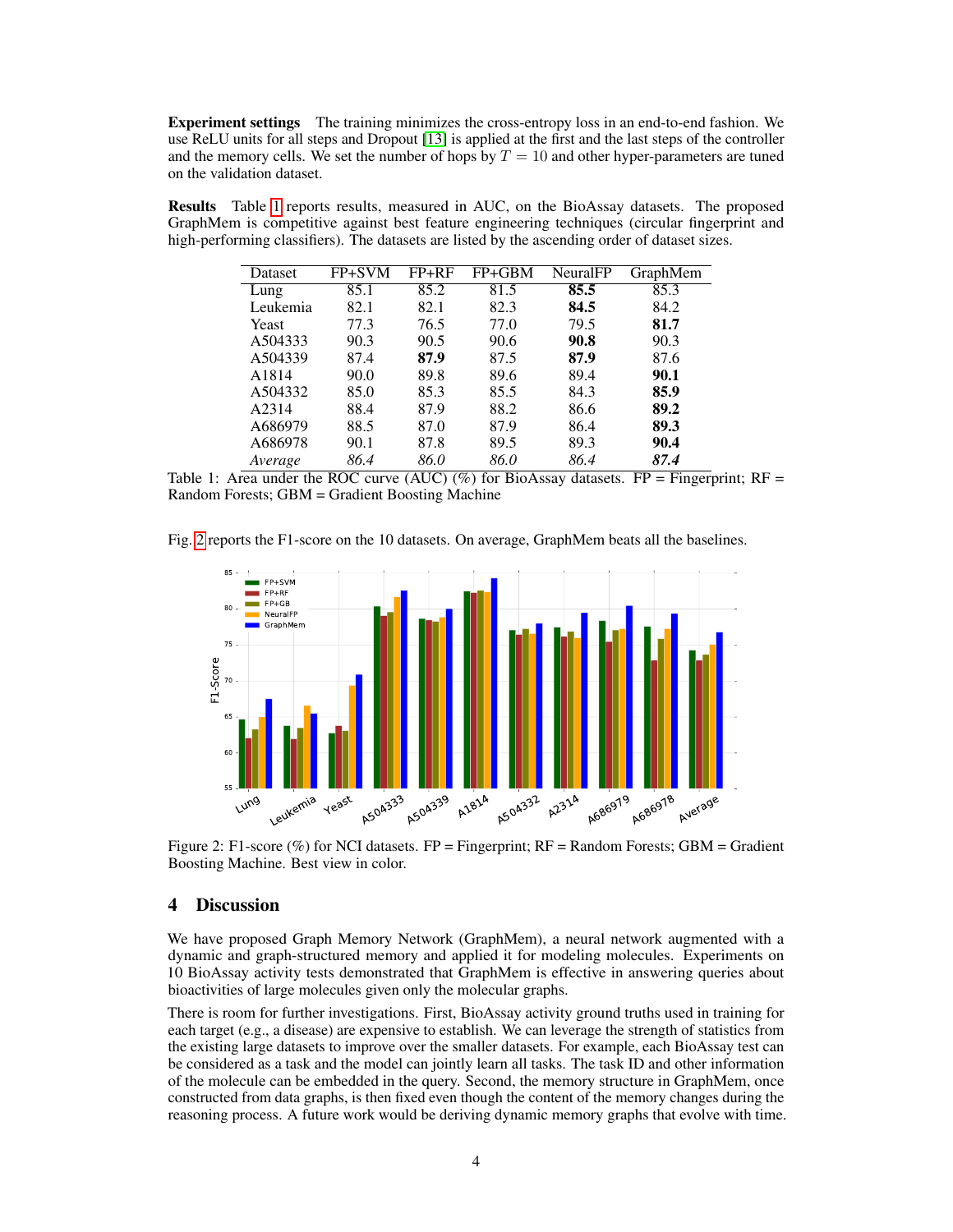#### Acknowledgments

The paper is partly supported by the Telstra-Deakin CoE in Big Data and Machine Learning.

### References

- <span id="page-4-5"></span>[1] Igor I Baskin, David Winkler, and Igor V Tetko. A renaissance of neural networks in drug discovery. *Expert opinion on drug discovery*, 11(8):785–795, 2016.
- <span id="page-4-1"></span>[2] Robert Burbidge, Matthew Trotter, B Buxton, and Sl Holden. Drug design by machine learning: support vector machines for pharmaceutical data analysis. *Computers & chemistry*, 26(1):5–14, 2001.
- <span id="page-4-0"></span>[3] Artem Cherkasov, Eugene N Muratov, Denis Fourches, Alexandre Varnek, Igor I Baskin, Mark Cronin, John Dearden, Paola Gramatica, Yvonne C Martin, Roberto Todeschini, et al. QSAR modeling: where have you been? Where are you going to? *Journal of medicinal chemistry*, 57(12):4977–5010, 2014.
- <span id="page-4-6"></span>[4] George E Dahl, Navdeep Jaitly, and Ruslan Salakhutdinov. Multi-task neural networks for qsar predictions. *arXiv preprint arXiv:1406.1231*, 2014.
- <span id="page-4-10"></span>[5] Kien Do, Truyen Tran, and Svetha Venkatesh. Learning recurrent matrix representation. *Third Representation Learning for Graphs Workshop (ReLiG 2017)*, 2017.
- <span id="page-4-7"></span>[6] David K Duvenaud, Dougal Maclaurin, Jorge Iparraguirre, Rafael Bombarell, Timothy Hirzel, Alán Aspuru-Guzik, and Ryan P Adams. Convolutional networks on graphs for learning molecular fingerprints. In *Advances in neural information processing systems*, pages 2224– 2232, 2015.
- <span id="page-4-13"></span>[7] Alex Graves, Greg Wayne, Malcolm Reynolds, Tim Harley, Ivo Danihelka, Agnieszka Grabska-Barwinska, Sergio Gómez Colmenarejo, Edward Grefenstette, Tiago Ramalho, John Agapiou, ´ et al. Hybrid computing using a neural network with dynamic external memory. *Nature*, 538(7626):471–476, 2016.
- <span id="page-4-2"></span>[8] Robert N Jorissen and Michael K Gilson. Virtual screening of molecular databases using a support vector machine. *Journal of chemical information and modeling*, 45(3):549–561, 2005.
- <span id="page-4-8"></span>[9] Steven Kearnes, Kevin McCloskey, Marc Berndl, Vijay Pande, and Patrick Riley. Molecular graph convolutions: moving beyond fingerprints. *Journal of computer-aided molecular design*, 30(8):595–608, 2016.
- <span id="page-4-4"></span>[10] Yann LeCun, Yoshua Bengio, and Geoffrey Hinton. Deep learning. *Nature*, 521(7553):436–444, 2015.
- <span id="page-4-11"></span>[11] Trang Pham, Truyen Tran, Dinh Phung, and Svetha Venkatesh. Faster training of very deep networks via p-norm gates. *ICPR*, 2016.
- <span id="page-4-14"></span>[12] David Rogers and Mathew Hahn. Extended-connectivity fingerprints. *Journal of chemical information and modeling*, 50(5):742–754, 2010.
- <span id="page-4-15"></span>[13] Nitish Srivastava, Geoffrey Hinton, Alex Krizhevsky, Ilya Sutskever, and Ruslan Salakhutdinov. Dropout: A simple way to prevent neural networks from overfitting. *Journal of Machine Learning Research*, 15:1929–1958, 2014.
- <span id="page-4-12"></span>[14] Rupesh K Srivastava, Klaus Greff, and Jürgen Schmidhuber. Training very deep networks. In *Advances in neural information processing systems*, pages 2377–2385, 2015.
- <span id="page-4-9"></span>[15] Sainbayar Sukhbaatar, Arthur Szlam, Jason Weston, and Rob Fergus. End-to-end memory networks. *NIPS*, 2015.
- <span id="page-4-3"></span>[16] Vladimir Svetnik, Andy Liaw, Christopher Tong, J Christopher Culberson, Robert P Sheridan, and Bradley P Feuston. Random forest: a classification and regression tool for compound classification and qsar modeling. *Journal of chemical information and computer sciences*, 43(6):1947–1958, 2003.